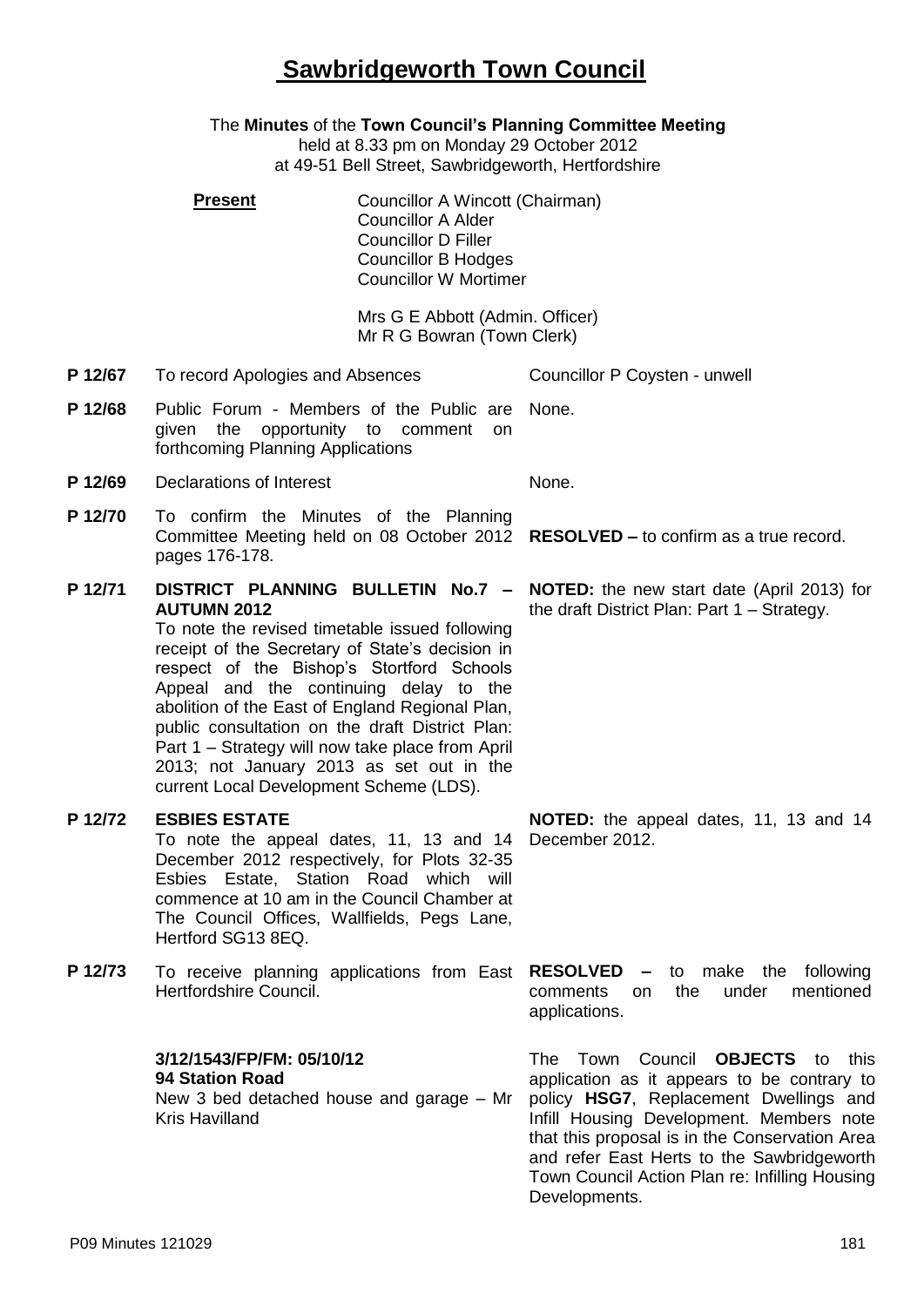# **3/12/1569/FP/MP: 05/10/12 Upper Reach House, 36 Vantorts Road**

## **3/12/1625/FP/NB: 04/10/12**

#### **2 Atherton End**

Extension to create pitched roof with rear The Town Council has **NO OBJECTION**. windows (re-submission). Amended drawings received 09/10/12 – Mr Dinesh Patel

## **3/12/1676/AD/NB: 11/10/12**

#### **Lloyds TSB Bank, 35-37 Bell Street**

2no. non-illuminated brand logo, 1no. nonilluminated heritage projector (fixed to existing The Town Council has **NO OBJECTION**. bracket), 2no. non-illuminated external vinyl overlay and 1no. non-illuminated internally applied vinyl – Lloyds Banking Group

# **3/12/1687/FP/NB: 22/10/12**

#### **13 Hampton Gardens**

Two storey rear extension, 'hips to gables' The Town Council has **NO OBJECTION**. extensions and 2 no. rear dormers – Dr Kate **Tully** 

#### **3/12/1704/FP/SE: 19/10/12**

#### **5 Sayesbury Avenue**

Single storey rear extension (amended The Town Council has **NO OBJECTION**. scheme) – Mr & Mrs M Slee

#### **3/12/1705/FP/MP: 17/10/12**

**Fair Green House, 17 Vantorts Road** Two storey side extension and internal The Town Council has **NO OBJECTION**. alterations to attic – Mrs Juliette Heath

#### **3/12/1706/LB/MP: 17/10/12**

# **Fair Green House, 17 Vantorts Road**

alterations to attic – Mrs Juliette Heath

**P 12/74** To receive any late Planning Applications received following the publication of this Agenda.

### **E/11/0196/B**

#### **31-33 Bell Street**

Without Listed consent, the removal of two traditional shop blinds with associated fittings and the erection to two advertising canopies – Mr Dinesh Patel

Two storey side extension and internal have the relevant expertise to make a **NO COMMENT.** The Town Council do not comment on this application.

> An appeal has been lodged against enforcement proceedings which will be decided by the written representations procedure.

> The Committee requested that a letter be sent outlining that the old canopy:

- was a health hazard due to not being a reasonable height for people to walk under safely
- was in a very poor state
- was beyond repair
- and was not aesthetically pleasing

The new canopy is a hundred per cent better than the original. The Committee also feel that out of courtesy they should have been informed along with the District Councillors that enforcement proceedings were being issued.

Extension to roof – Mr & Mrs Dickson The Town Council has **NO OBJECTION**.